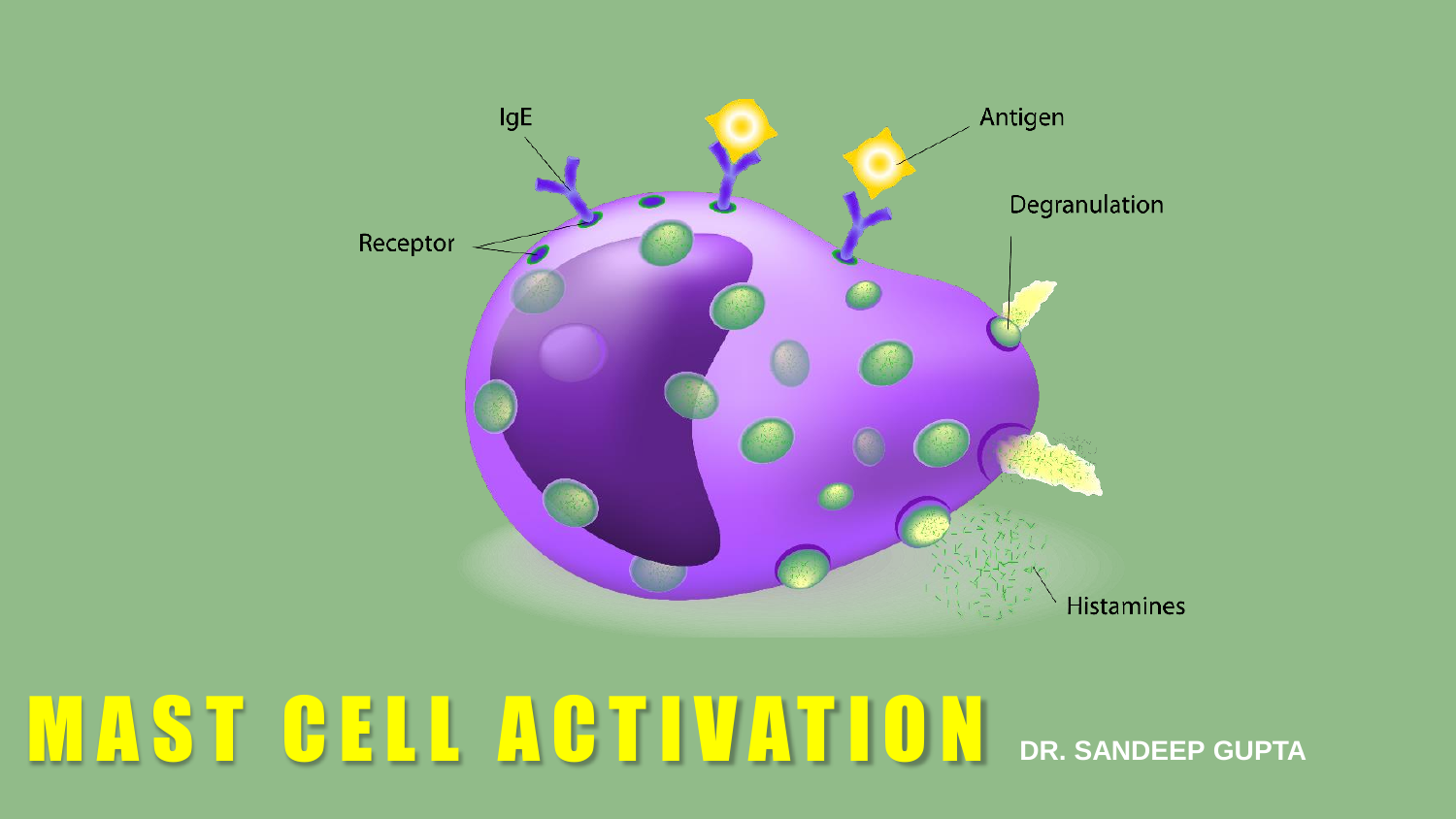# WHAT ARE MAST CELLS?

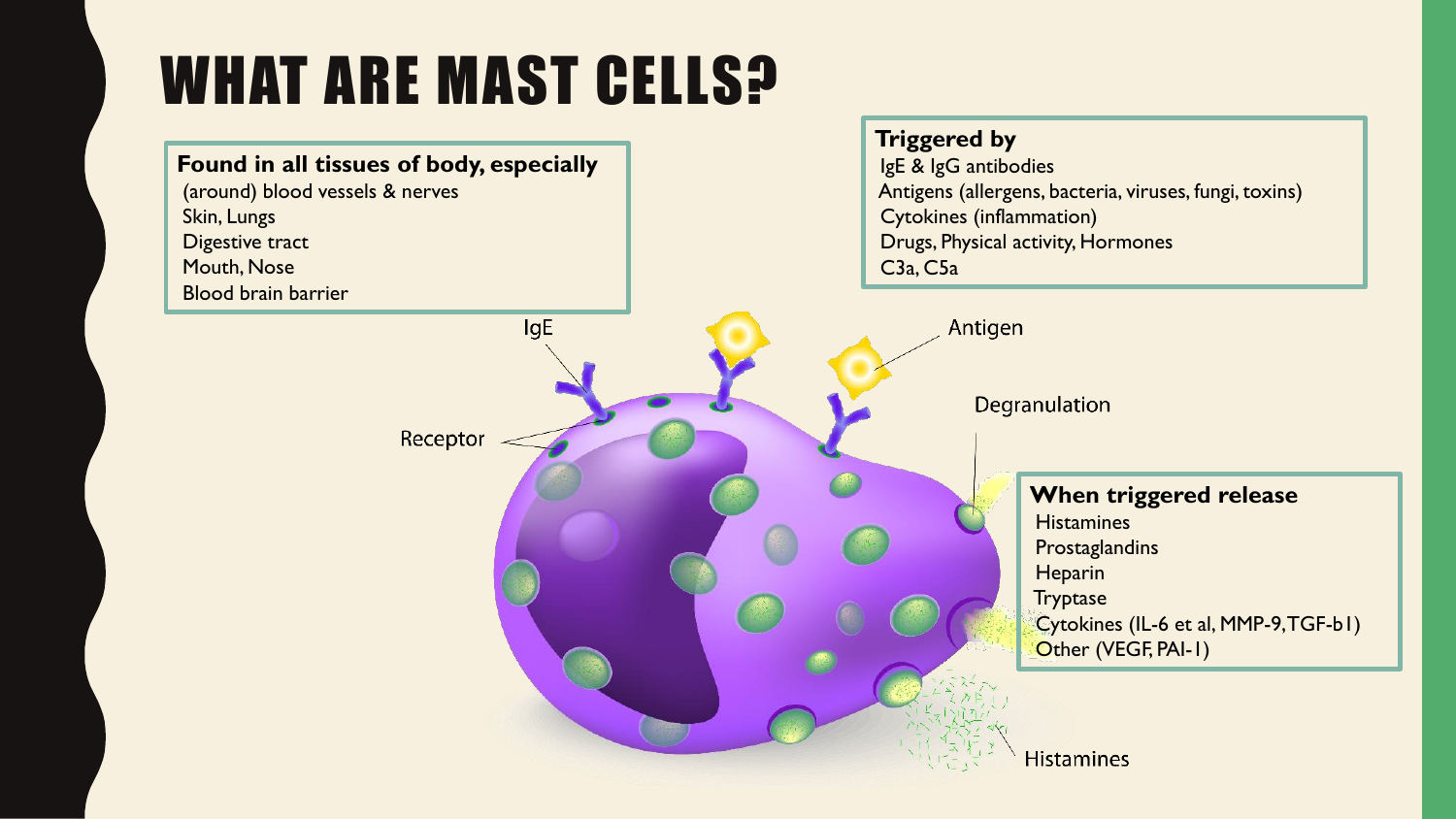# WHAT IS MAST CELL ACTIVATION SYNDROME?

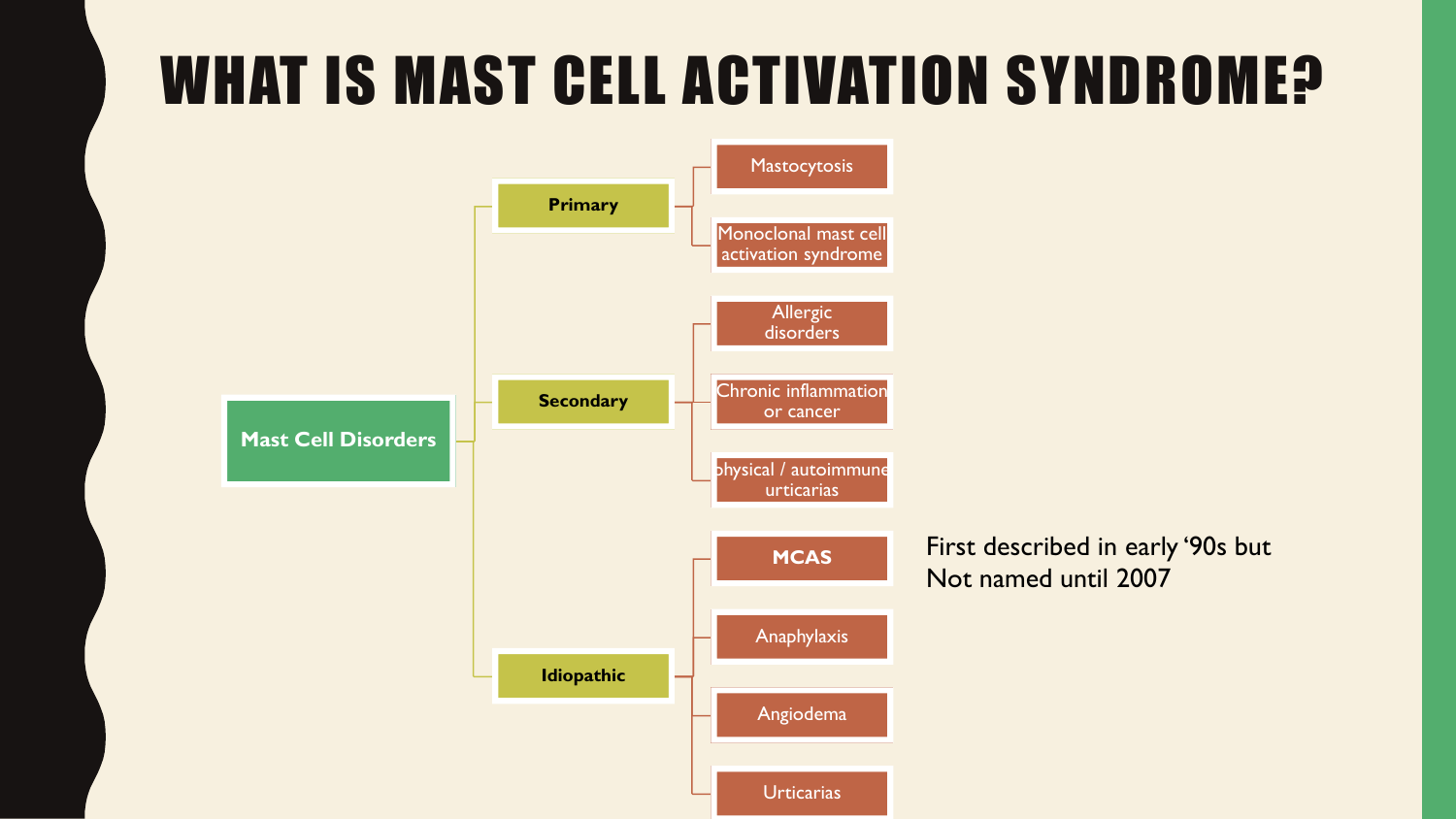# SYMPTOMS OF MCAS



#### **Skin**

Flushing, itching, heat, hives, pain **Cardiovascular** Hypotension or hypertension, POTS,

tachycardia

#### **Head**

Headaches, migraines, brain fog, anxiety, depression, vertigo, irritability

### **GI**

Nausea, stomach aches, bloating, cramping, constipation, loose stools, leaky gut, dysbiosis, crohn's disease

#### **Menstrual**

Pelvic pain, PMS, endometriosis

#### **Respiratory**

Nasal congestion, runny nose, sneezing, itchy/watery eyes, mucous, wheezing **Systemic**

Fatigue, food, drug, chemical sensitivities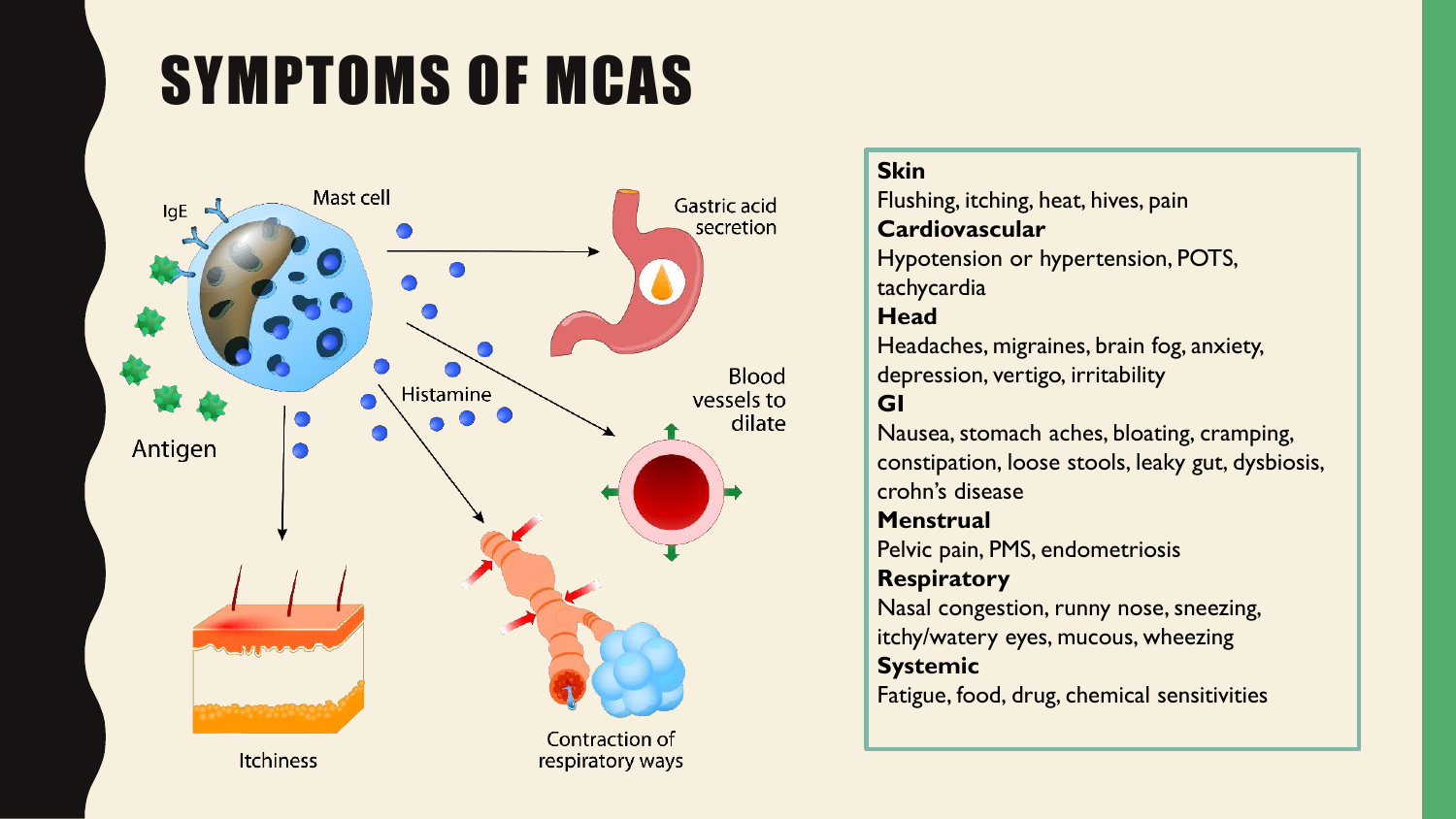# NEUROLOGICAL EFFECTS OF MAST CELLS



"MCs play a critical role in neuroinflammation, which is facilitated by their close proximity to nerve fibres in the periphery and meninges of the spinal cord and the brain".



"Multifaceted activation of MCs releasing neuropeptides, cytokines and other mediators has direct effects on the neural system as well as neurovascular interactions. Emerging studies have identified the release of extracellular traps, a phenomenon traditionally meant to ensnare invading pathogens, as a cause of MCinduced neural injury".



Extracellular traps involve citrullination of histone proteins and are dependent on ROS formation and engagement of toll-like receptor 4 (TLR4)

Reference: Mittal, A. et al. (2019). Mast Cell Neural Interactions in Health and Disease. Front Cell Neuro.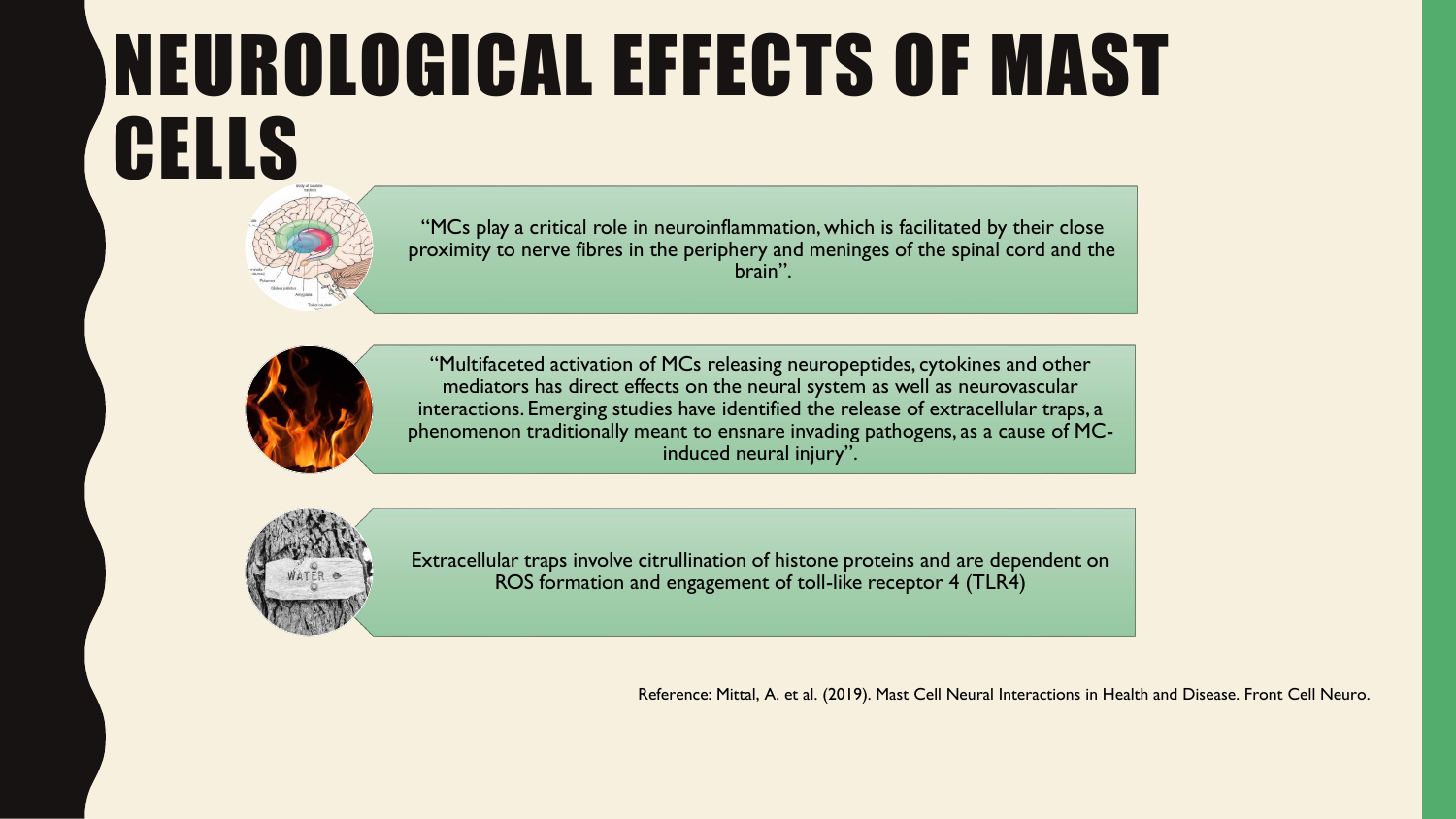UROLOGICAL SYMPTOMS OF MCAS

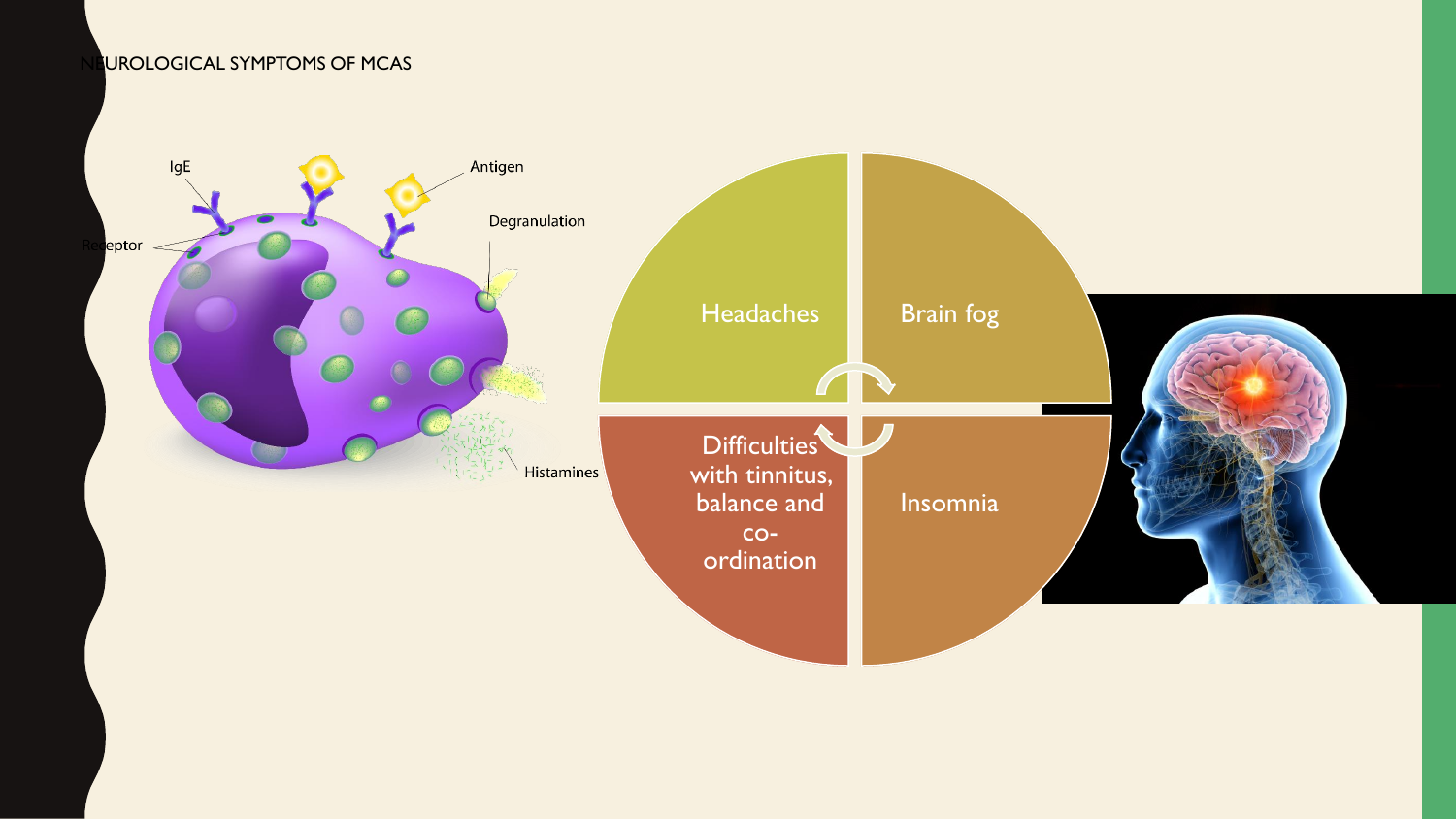### A N E C D O T A L L Y M C A S H A S B E E N A S S O C I A T E D W I T H A L M O S T E V E R Y C A S E 0 F S E V E R E SENSITIVITY I HAVE SEEN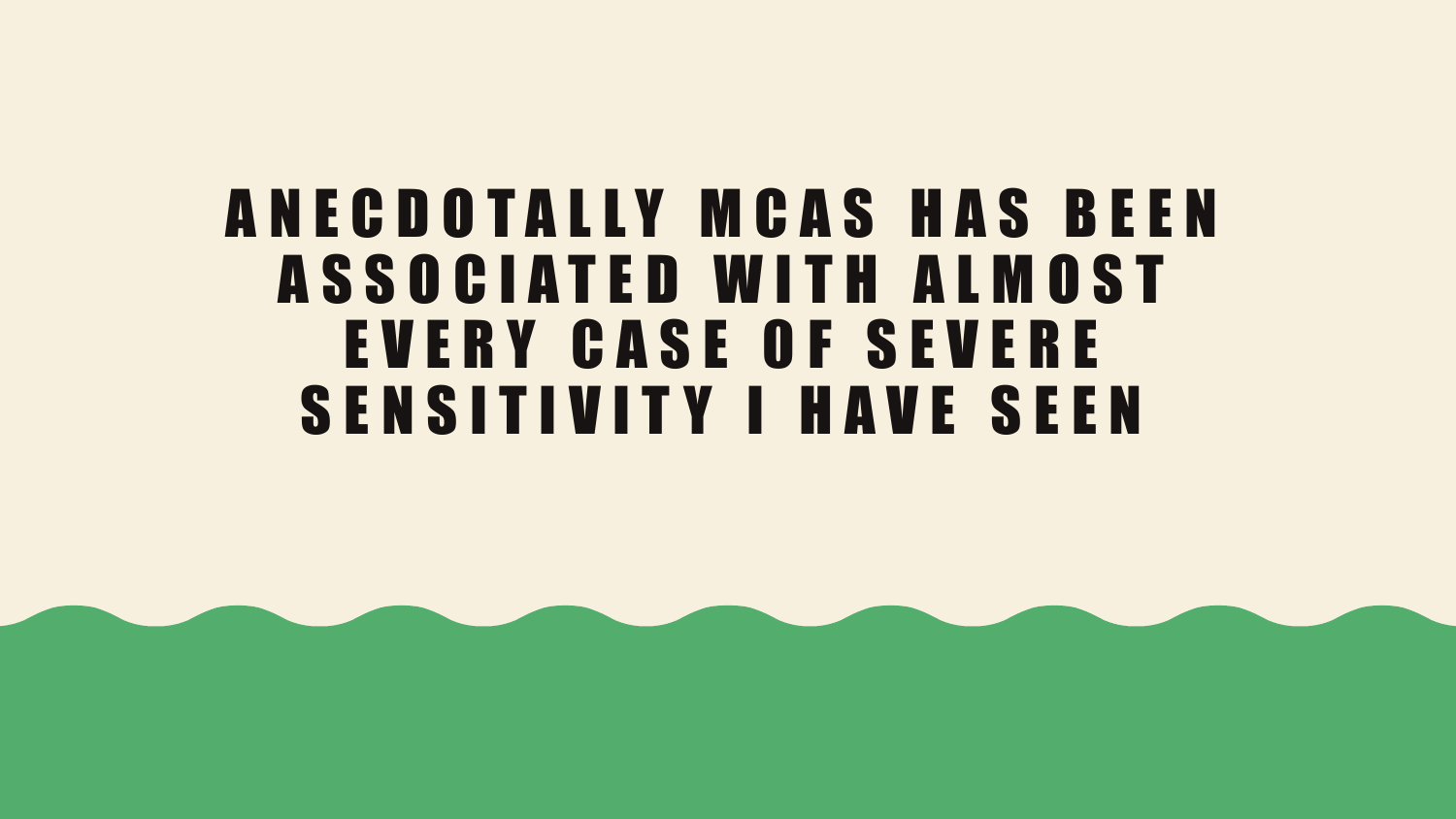# BIOMARKER TESTING

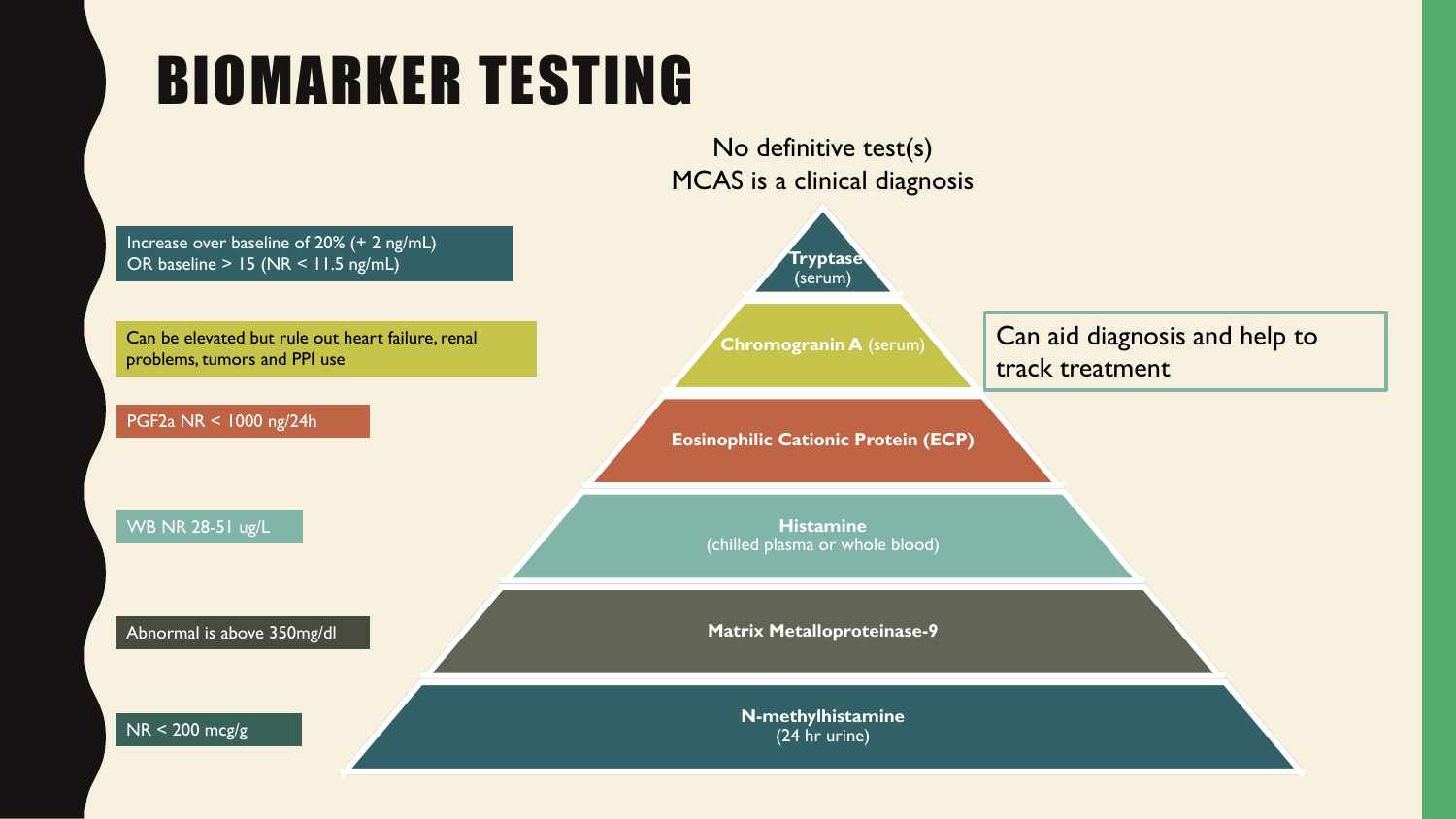# MCAS AND OTHER CONDITIONS



**MCAS also involved in** Allergies & Asthma Autism Autoimmune disorders (hasthimoto's, lupus, MS, RA, eczema) Celiac disease ME/CFS, Fibromyalgia Food allergy and intolerances **GERD Infertility** Interstitial cystitis **IBS Migraines** Mood disorders **MCS** POTS & more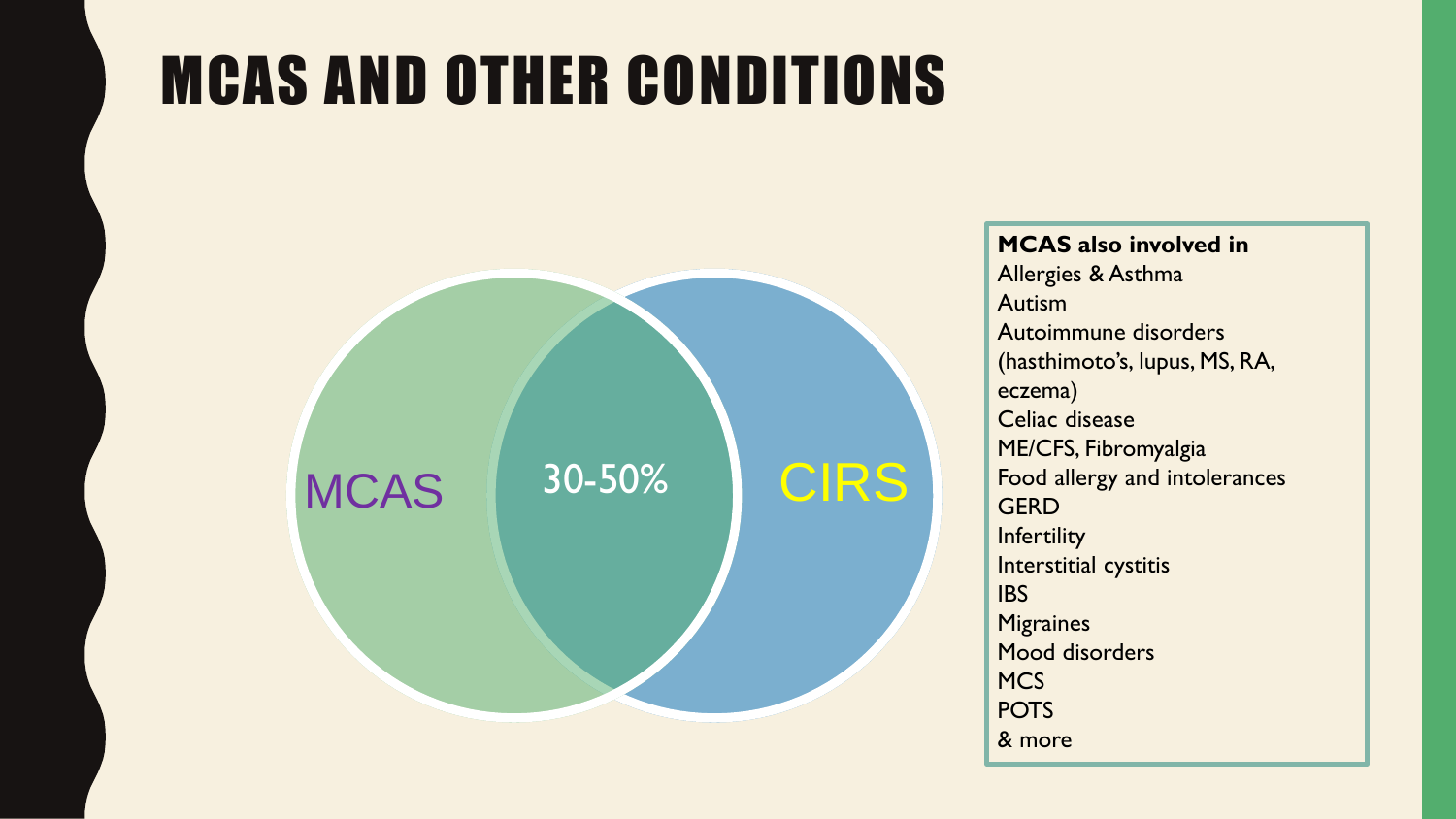## TREATMENT – REMOVE TRIGGERS



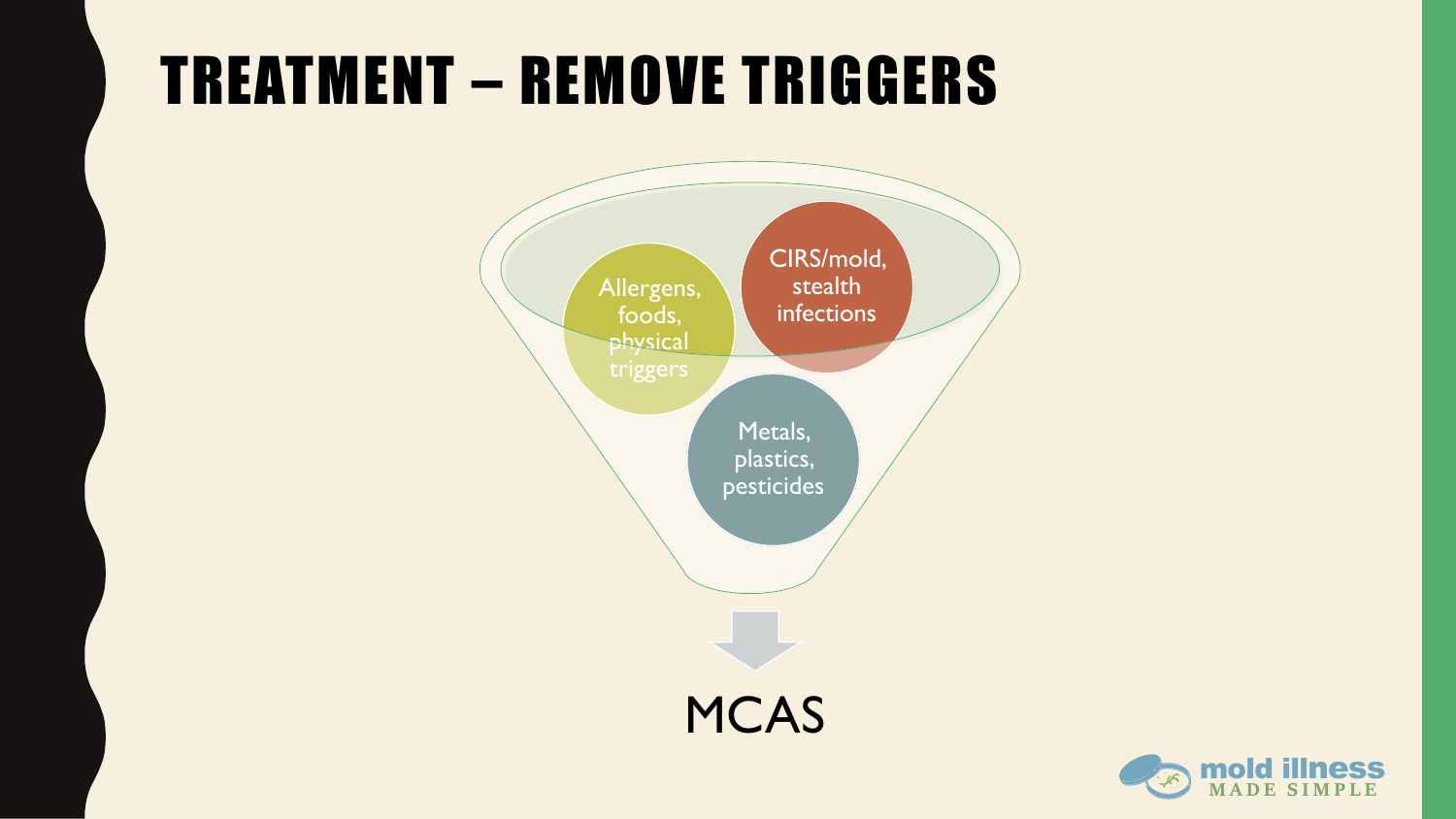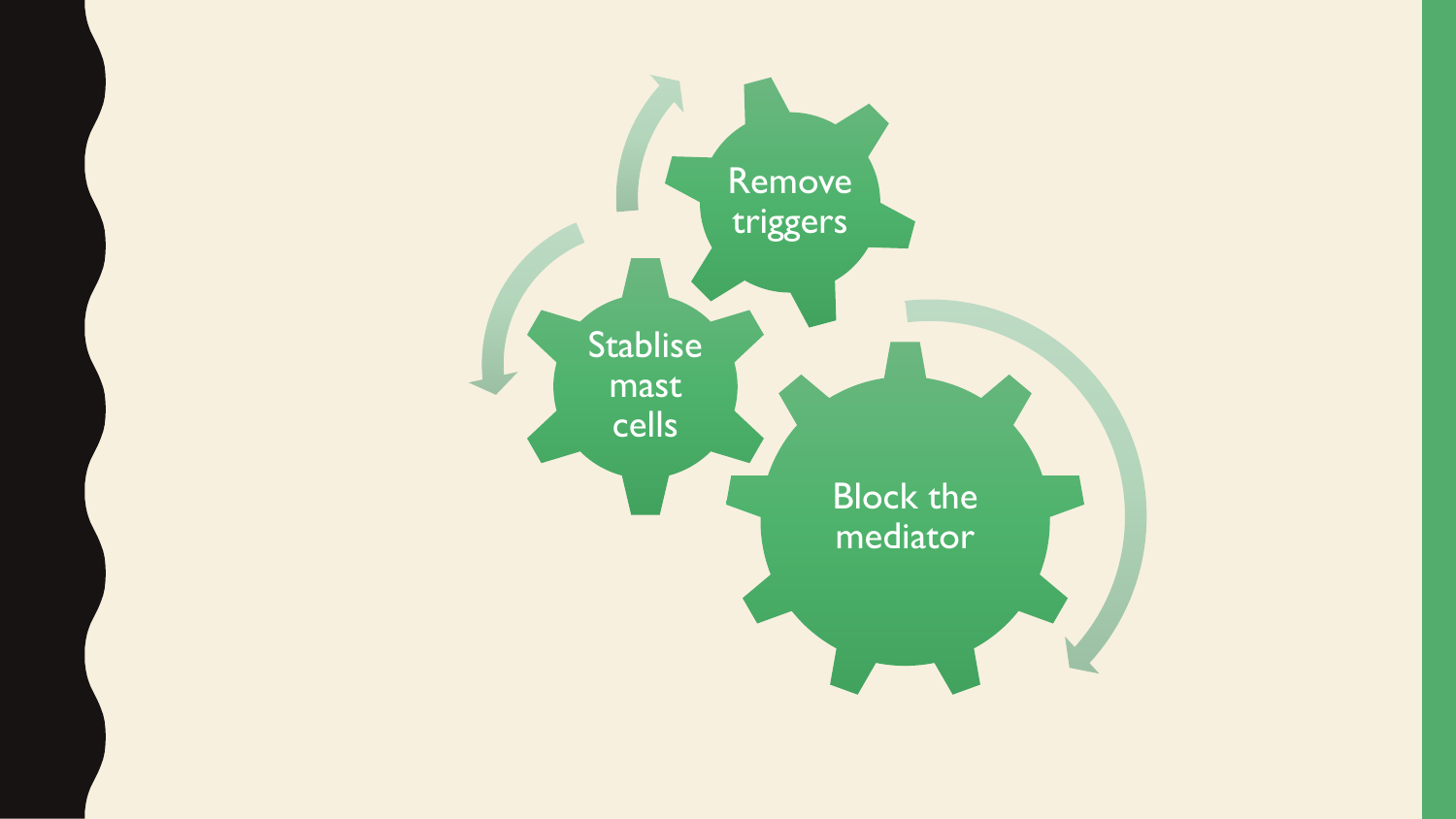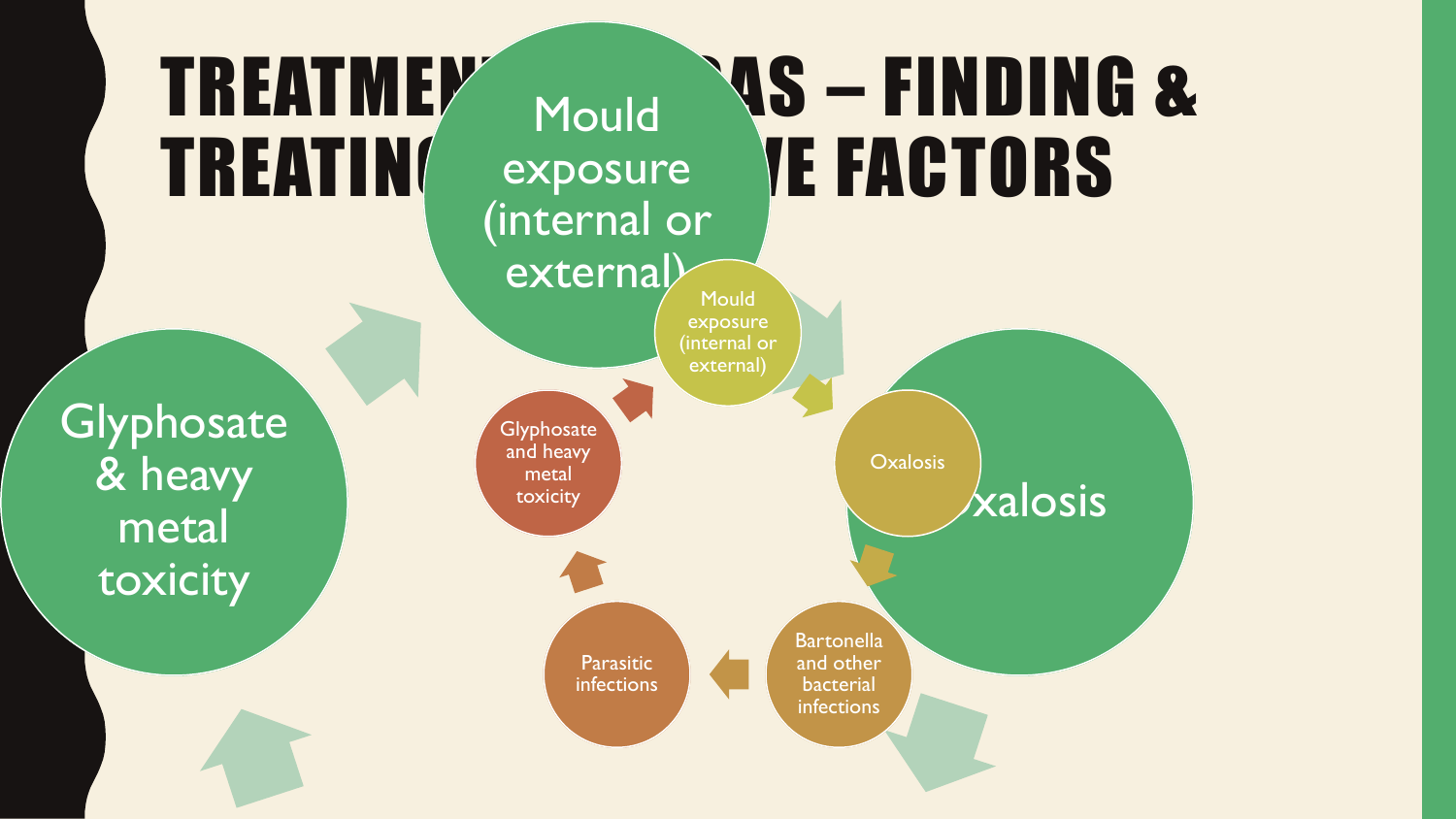# TREATMENT OF MCAS – PHARMACEUTICALS

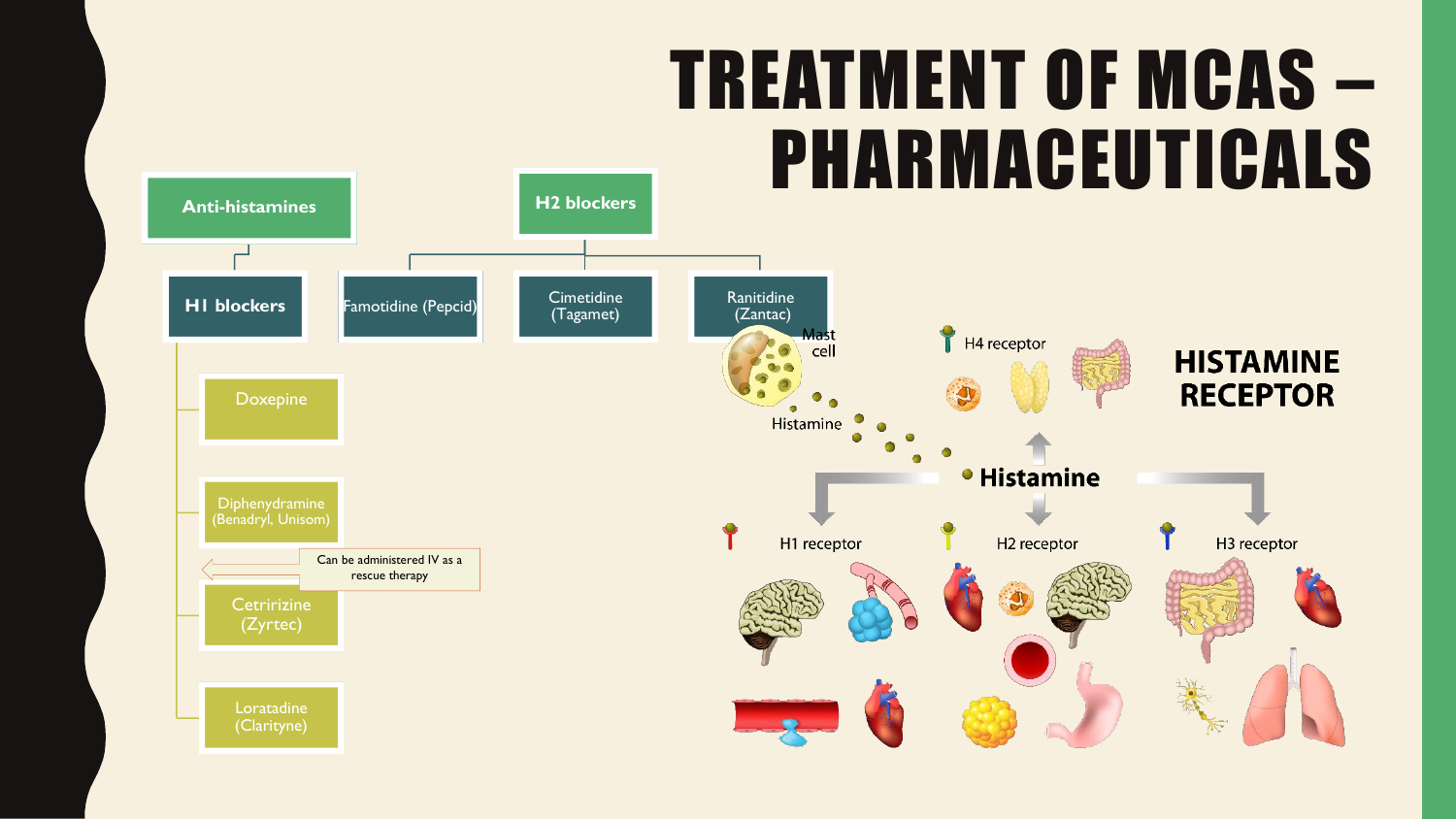### TREATMENT OF MCAS – PHARMACEUTICALS (CONT.)



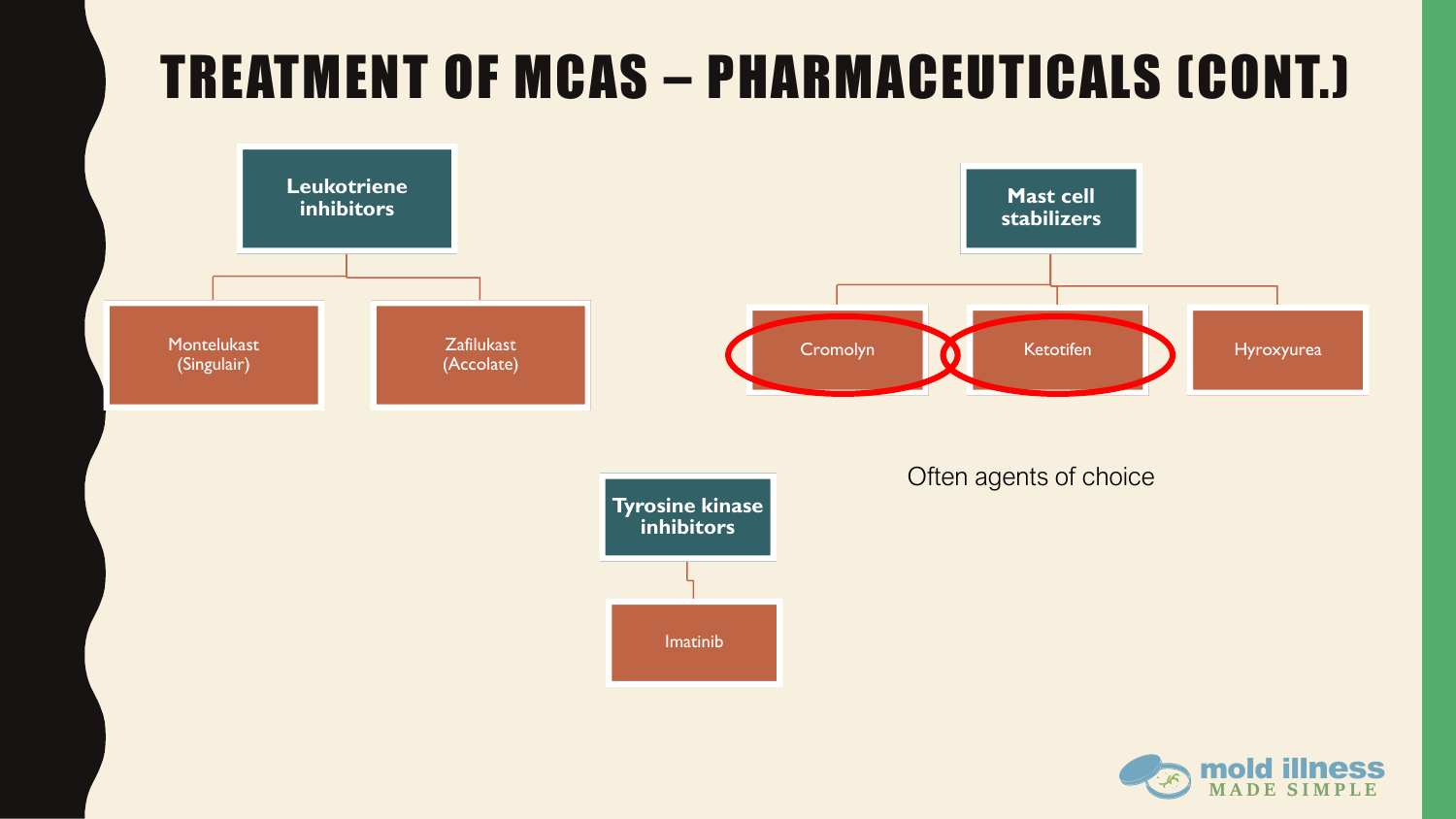### TREATMENT – SUPPLEMENTS

| <b>Natural anti-histamines</b><br>& mast cell stabilizers | .Quercetin, luteolin rutin, blackseed oil<br>$\cdot$ B6 / P5P<br>•Omega 3s, curcumin<br>Alpha lipoic acid<br>.NAC / SAMe, B12, methylfolate |
|-----------------------------------------------------------|---------------------------------------------------------------------------------------------------------------------------------------------|
| <b>DAO Enzymes</b>                                        | •Umbrellux DAO<br>(15-20 min before meals)                                                                                                  |
| <b>Probiotics</b>                                         | • Lactobacillus rhamnosus<br>•Bifidobacter spp<br>Spore-based probiotics                                                                    |
| <b>Medicinal cannabis</b>                                 | • TCH & CBD combined products (eg 60%<br><b>CBD, 40% THC)</b>                                                                               |
|                                                           |                                                                                                                                             |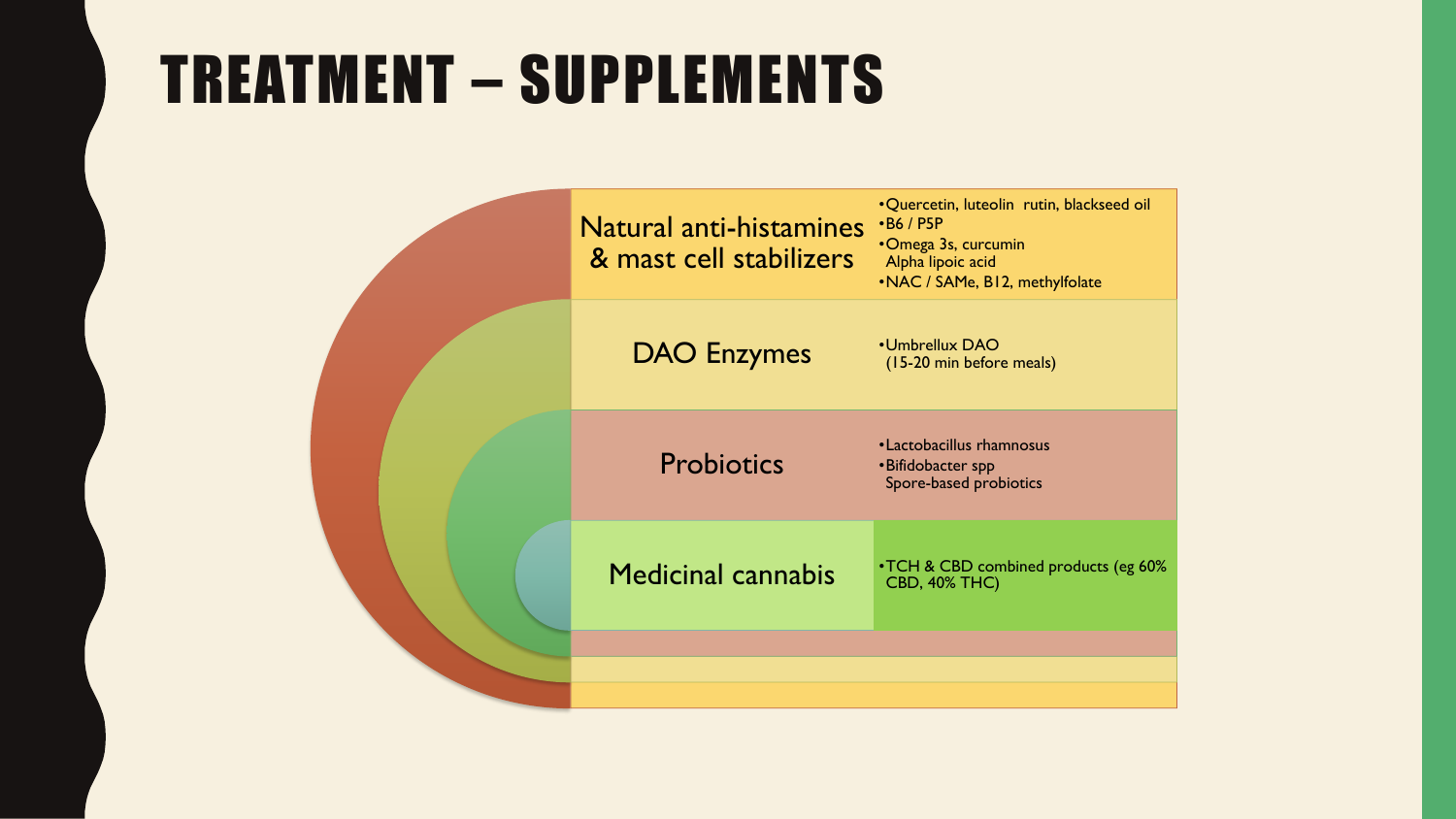# TREATMENT – LOW HISTAMINE DIET



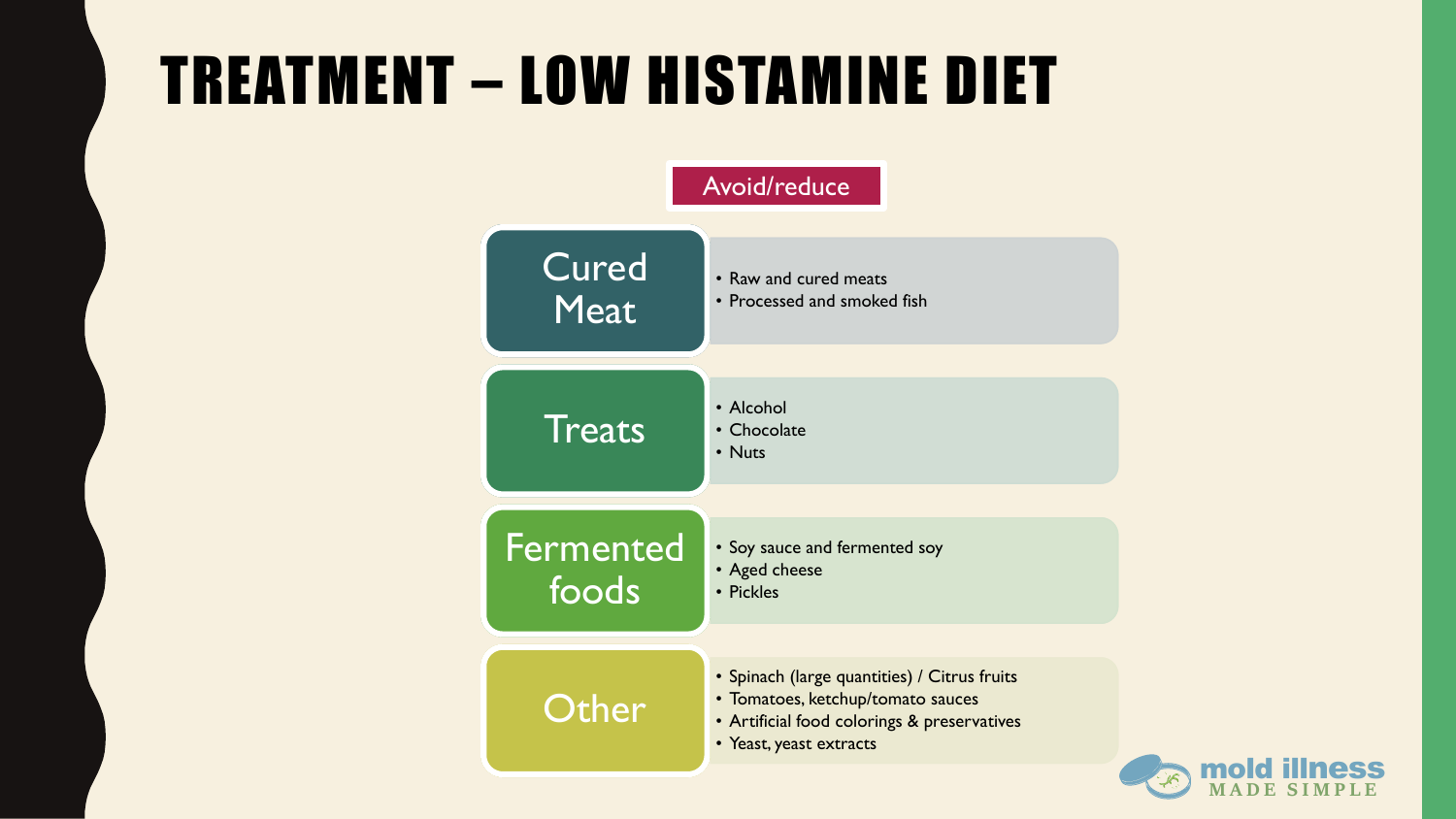### TREATMENT - PRIORITIZATION